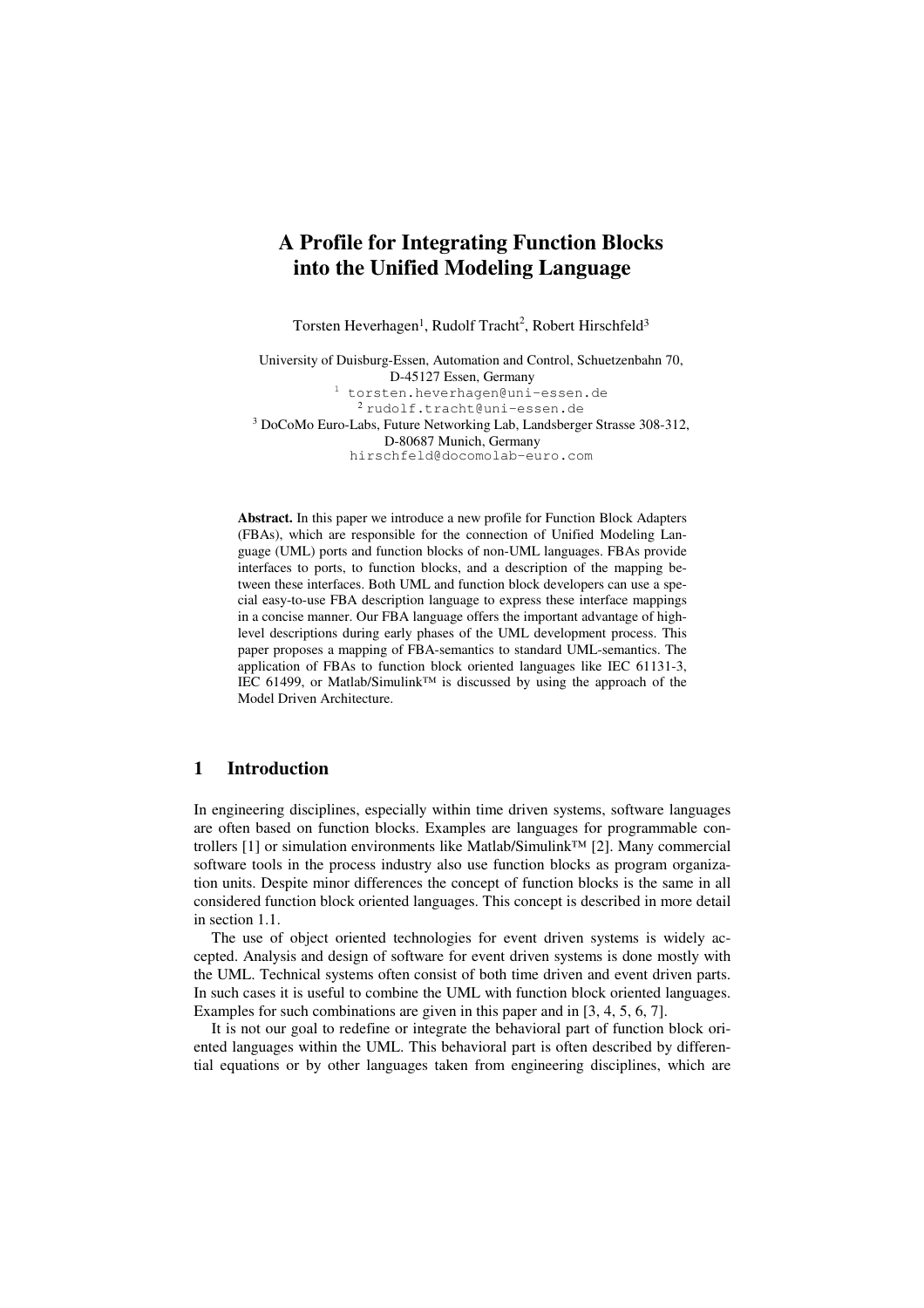complicated to integrate into the UML. One advantage of using function blocks is their separation of external interface and internal implementation. With that it is only necessary to model function block interfaces within UML. The internal behavior can be modeled outside the UML with the help of a function block oriented language.

For the integration of function blocks into the UML it is very convenient to use ports. The port concept is known from [8, 9]. It was first introduced into the UML with version 2.0 [10]. Section 1.2 explains the port concept in more detail. Similar to function blocks, one advantage of using ports is their clear separation of interface descriptions of a class from its internal behavior description. Together with protocol statecharts, ports define protocols, which we call UML protocols throughout the paper. This naming convention is to distinguish UML protocols from protocols of function blocks, which we call FB-protocols in this paper.

The integration of function blocks into the UML is done by providing a special kind of protocol adapters, which we call function block adapter (FBA). They are firstly introduced in [3]. FBAs are responsible for the mapping of UML protocols to FB-protocols. To support a Model Driven Architecture (MDA) like approach this mapping is described independently of platform specific aspects. Section 2 explains the concept of FBAs in more detail from a user's point of view. In [7] the first attempt to define the FBA as a stereotype within version 1.4 of the UML was published. Since the port concept was introduced into the UML version 2.0 it was necessary to rework our definition of the FBA-stereotype resulting in a new profile, which we call *FunctionBlockAdapters*.

In [7] FBAs are only applied to function blocks of IEC 61131-3 (languages for programmable controllers). In this paper we would like to generalize this stereotype to adapt function blocks of other function block oriented languages. We show, that the concept of a function block can also be found in simulation environments like Matlab/Simulink™. Sections 3 and 4 shortly introduce the FBA-profile and discuss the influence of generalizing the profile to other function block oriented languages.

The generalization of FBAs to mathematical languages based on a continuous time model like in Matlab creates a need for comparing FBAs with hybrid modeling techniques. This and a discussion of related work is done in section 5. Finally, section 6 concludes our paper.

#### **1.1 Function Block Oriented Languages**

Within this section we introduce our generalized function block (FB) model and give some examples of function blocks in different function block oriented languages. Though the appearance of function blocks differs in function block oriented languages a common structure can be observed. This structure is given in Fig. 1.



**Fig. 1.** Structure of a generalized function block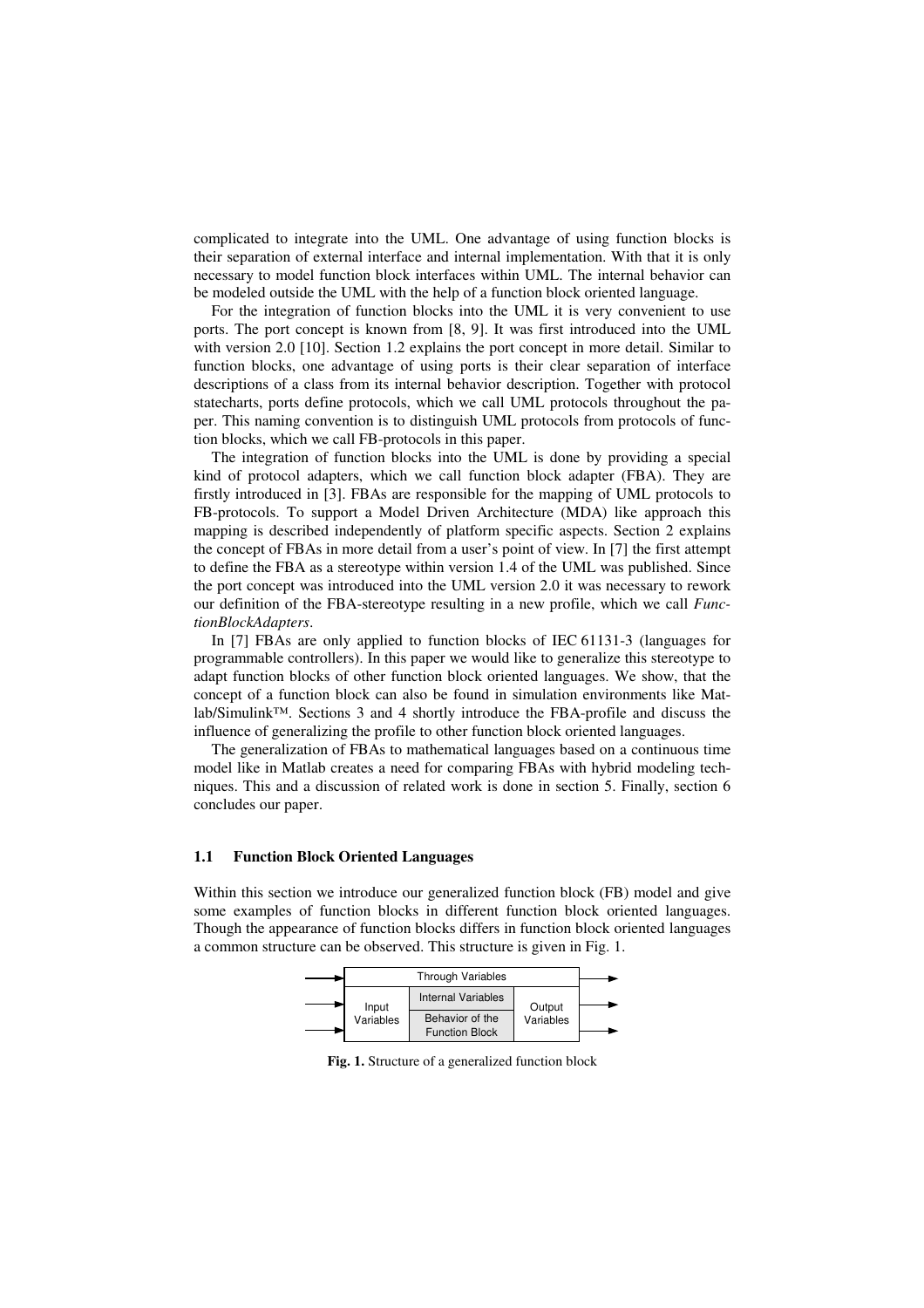A generalized function block consists of input variables, output variables, through variables, internal variables, and an internal behavior description of the function block. Input variables can only be written from outside of an FB. From inside they can only be read. Output variables can be read and written from inside of an FB and only be read from outside. Through variables are special shared variables. If through variables of different FB instances are connected, they do all access the variable connected to the first input of the chain. Through variables are defined in [1]. They are often called In-Out-variables. If their datatype matches, output variables can be connected to input variables by a connector. This is similar to a connection of ports with matching protocols.

Unlike simple functions, FBs have internal state information that persist the execution of FB instances. The internal behavior can be driven by continuous [2] or discrete time [1], or can be event driven [11]. Common to all FBs is that their interface variables (input, output, and through) continuously provide data values. Communication with other FBs can only be done by assignments of data values to interface variables. This communication model is contrary to the one of object orientation, where objects communicate by message exchange.

Interface variables of FBs cannot be compared to UML attributes. One of the reasons for this is that in object orientation it is not possible to define an attribute, which can be read and written from outside of the owning class and only be read from inside. This is required for the definition of input variables. Another reason is, that attributes of one class cannot be connected to attributes of another class by the means of connectors.

The best counterpart of interface variables in the UML are ports. Both concepts provide export interfaces, import interfaces and encapsulate the internal behavior of FBs and classes respectively. Section 3 discusses the relation between ports and interface variables in more detail. An example of a declaration of interface variables is given in Fig. 2.



**Fig. 2.** Function block *MC\_MoveAbsolute* and timing diagrams describing its FB-protocol

The FB type *MC\_MoveAbsolute* is taken from [12]. It is a standardized FB type responsible for the control of a motion of a motor axis to an absolute position. The notation is conformant to [1]. Interface variables are denoted with input pins (left side) for input variables and output pins (right side) for output variables. Through variables are marked with dashed lines. Variable names are placed inside of the function block and datatypes outside. At the right side of this figure three timing diagrams are shown. The upper one shows that if an error occurs an *ErrorID* is given. Errors can occur even when the axis is not in motion. The middle timing diagram explains that after an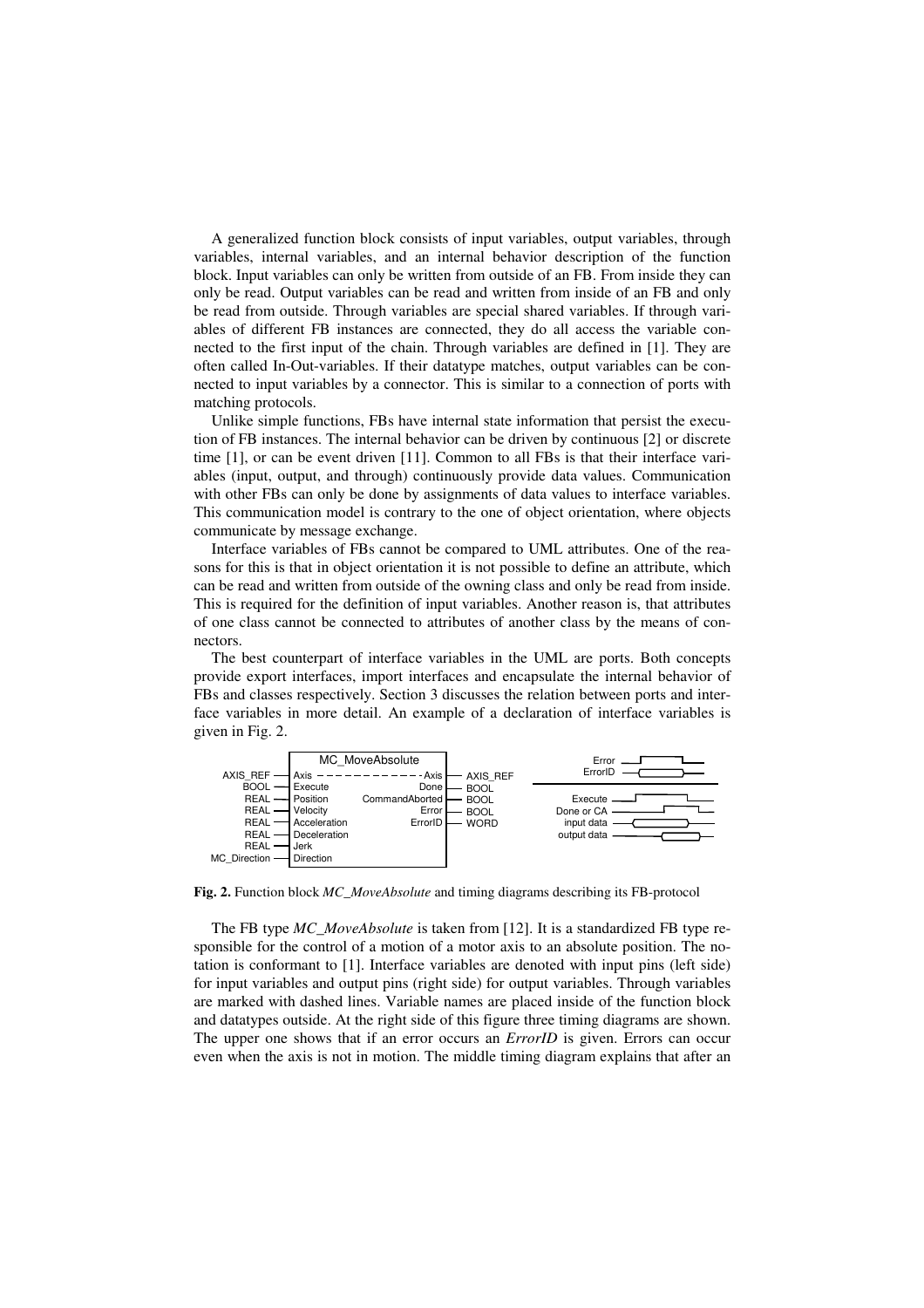execution of a motion is requested, the motion can be completed (signaled in *Done*) or aborted (signaled in *CommandAborted* (CA)). The so called *input data* is given in the set of input variables *Position, Velocity, Acceleration, Deceleration, Jerk,* and *Direction*. It is only valid, during *Execute* is being set. We define the so called *output data* as the set of output variables *Done, CommandAborted, Error,* and *ErrorID*. Our definition of input data and output data is only to get more convenient notions for the later explanations in this paper. The information given in *Axis* is always valid. With this information several FBs may work on the same axis. For example, an execution of a motion can be aborted by another FB. That's why *CommandAborted* can raise when *Execute* is true.

In Fig. 2 some Boolean variables are used to signal events. This is a common technique for defining FB-protocols. The information given in Fig. 2 can also be used to derive a protocol statechart (see also [12]) or a protocol automaton, which can be used for verification issues [4]. But for FBs it is not necessary to have such kind of triggering variables (Fig. 3).



**Fig. 3.** Function block *FB\_ControlLoop*

*FB\_ControlLoop* contains a simplified model of a control loop, which could work inside *MC\_MoveAbsolute* of Fig. 2. The input variable *position* is connected to a summation block (denoted as a circle). The second input of the summation block is *actualPosition*. The output of the summation block is the difference between *position* and *actualPosition*. This output is connected to the input of the *controller* block. The internal behavior of the controller is described with differential equations. This is the same for the block called *model of the axis to be controlled*. The output of this block is also the output of the overall block *FB\_ControlLoop*. FB-diagrams like in *FB\_ControlLoop* are used in control theory and in simulation tools like Simulink [2]. We would like to emphasize that our generalized function block model also works with such languages. Input, output, and through variables as well as internal state information can be observed. The type of inputs and outputs is tool-dependent. For pure mathematics it is of course the set of real numbers.

An actual development in the field of function block oriented languages is IEC 61499 [11]. In this standard the concept of function blocks is extended with event inputs and event outputs. This should ease the application of function blocks to event driven systems. All data inputs and data outputs must be explicitly connected to an event input or event output respectively. An example is shown in Fig. 4.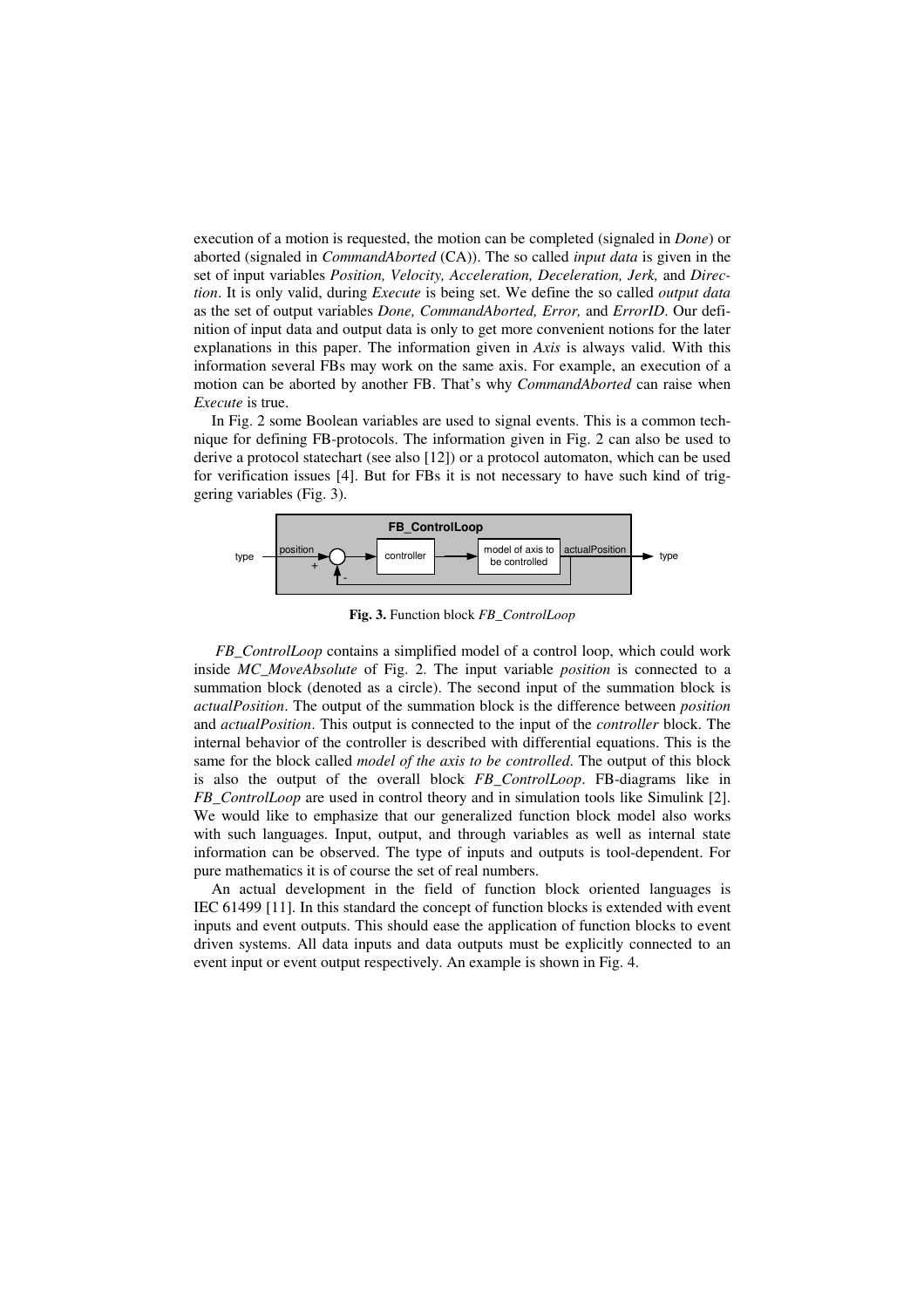

**Fig. 4.** Example for an FB type conformant to IEC 61499. The FB is separated into an upper and a lower part. At the upper part the event inputs and outputs are drawn. The data inputs and outputs are drawn at the lower part. Because FBs of IEC 61499 don't have through variables, *Axis* is modeled as an input variable and connected to *Execute* like all other data inputs.

The type EVENT can be seen as an abstraction of the Boolean type. Events are stored into Boolean Event Input (EI) and Event Output (EO) variables. Compared to FBs of IEC 61131-3 the interface description of IEC 61499 has richer syntax and semantics. The generalized FB-model of Fig. 1 can be applied to IEC 61499, if event inputs are treated as simple Boolean variables.

In the rest of this paper we use the notation of IEC 61131-3. Differences between function block oriented languages, which are important for our concepts, are discussed where appropriate.

The following section describes a communication interface of a class, which shall be the communication partner of *MC\_MoveAbsolute*. For the comparison of both interfaces it is important to emphasize, that FBs communicate synchronously, whereas an asynchronous communication model is assumed between ports.

#### **1.2 UML Ports**

Ports had been introduced into object oriented systems in [8]. The first approach for integrating ports into the UML was published in [9]. The port concept we use in this paper is based on [10]. Instead of explaining this concept again, we give an example of its application in Fig. 5.



**Fig. 5.** Classes, interfaces, and a protocol statechart describing the UML protocol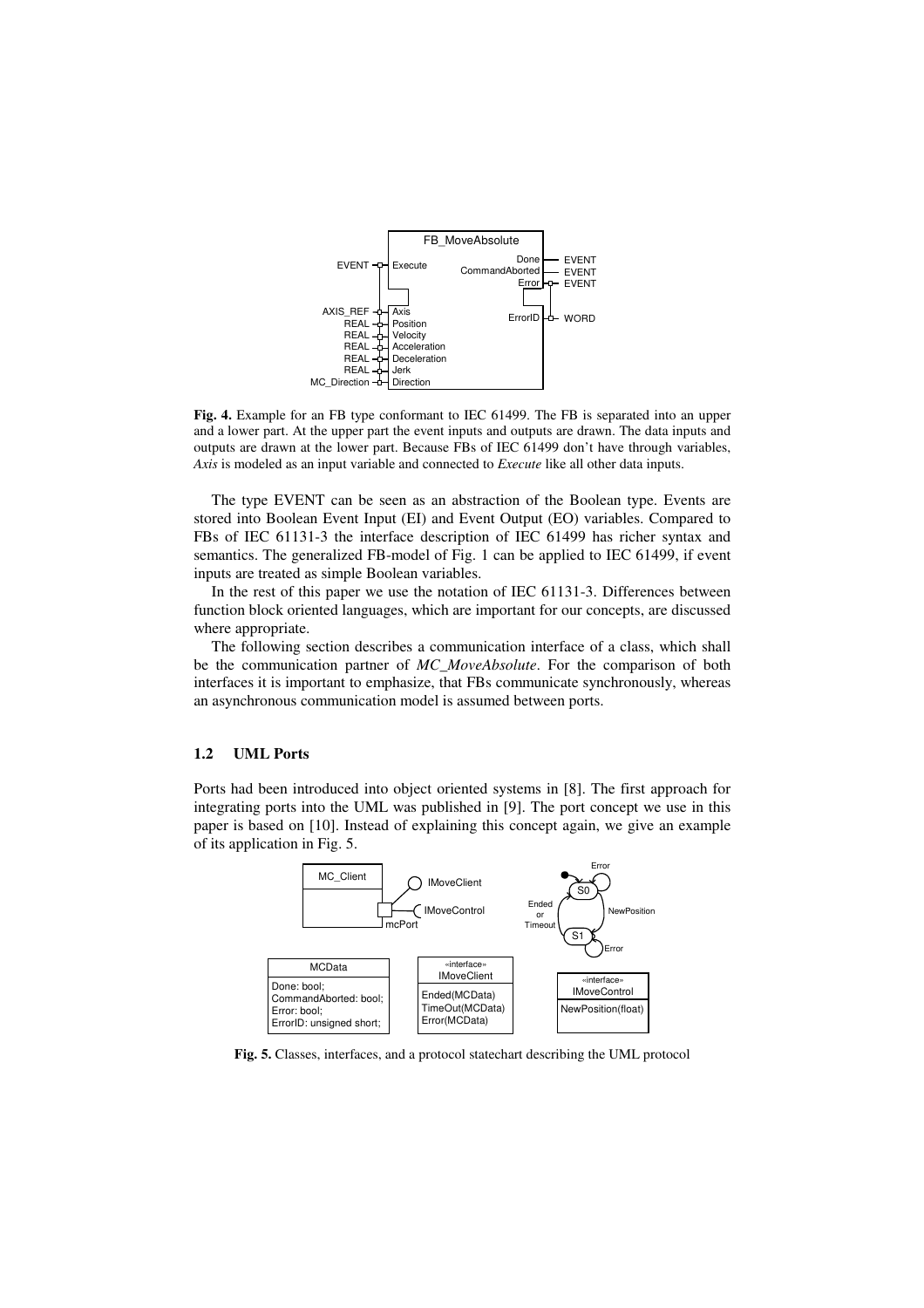The class *MC\_Client* must communicate over *mcPort* with the FB *MC\_MoveAbsolute*, which was introduced in Fig. 2. The port provides the interface *IMoveClient*, so it can receive the messages *Ended*, *TimeOut*, and *Error*. All contain a parameter of type *MCData*. *MCData* has attributes to take up the output data of *MC\_MoveAbsolute*. We assume, that *MC\_Client* is implemented in C++, so the elementary datatypes of C++ are used. The port requires the interface *IMoveControl* to be able to send the message *NewPosition*. The parameter of type *float* contains the new position. We assume, that all other input data is set to constant values, as shown in Fig. 7. The protocol statechart at the top right corner in Fig. 5 defines valid sequences of message transfer over *mcPort*. After *NewPosition* was sent, the messages *Ended*, or *TimeOut* are expected. Errors may occur in every state.

The notion of active objects is introduced in [8] and [9]. Such active objects may interact with their environment using ports. In [10] ports may be added to every object. In this paper we assume, that objects containing ports are active objects. We call a description of the behavior of ports as shown in Fig. 5 a UML protocol. In the next section we explain how communication between ports and FBs can be described using FBAs.

#### **2 Function Block Adapters**

A direct connection between a port like that shown in Fig. 5 and an FB of type *MC\_MoveAbsolute* is not possible because of their different protocols. For this reason a special protocol adapter, a Function Block Adapter (FBA), was introduced in [3]. FBAs contain ports as well as input and output variables. For the mapping between UML- and FB-protocols a set of translations is defined. Fig. 6 shows an example of an FBA-class.



**Fig. 6.** Function block adapter *MC\_FBA*

*MC\_FBA* maps the UML protocol of *clientPort* to the FB-protocol of *MC\_MoveAbsolute*. Output variables of *MC\_MoveAbsolute* are input variables of *MC\_FBA* and vice versa. *clientPort* of *MC\_FBA* requires the interface *IMoveClient* and provides *IMoveControl*. The protocol statechart of *clientPort* should be the same like given in Fig. 5. *ErrorTranslation* maps the signal of the input variable *Error* to the *Error*-message of *clientPort*. *MoveTranslation* maps the behavior of the middle timing diagram of Fig. 2 to the messages *NewPosition*, *Ended*, and *TimeOut*. *Abort-Translation* maps the message *Abort* to a signal in the output variable *Execute*.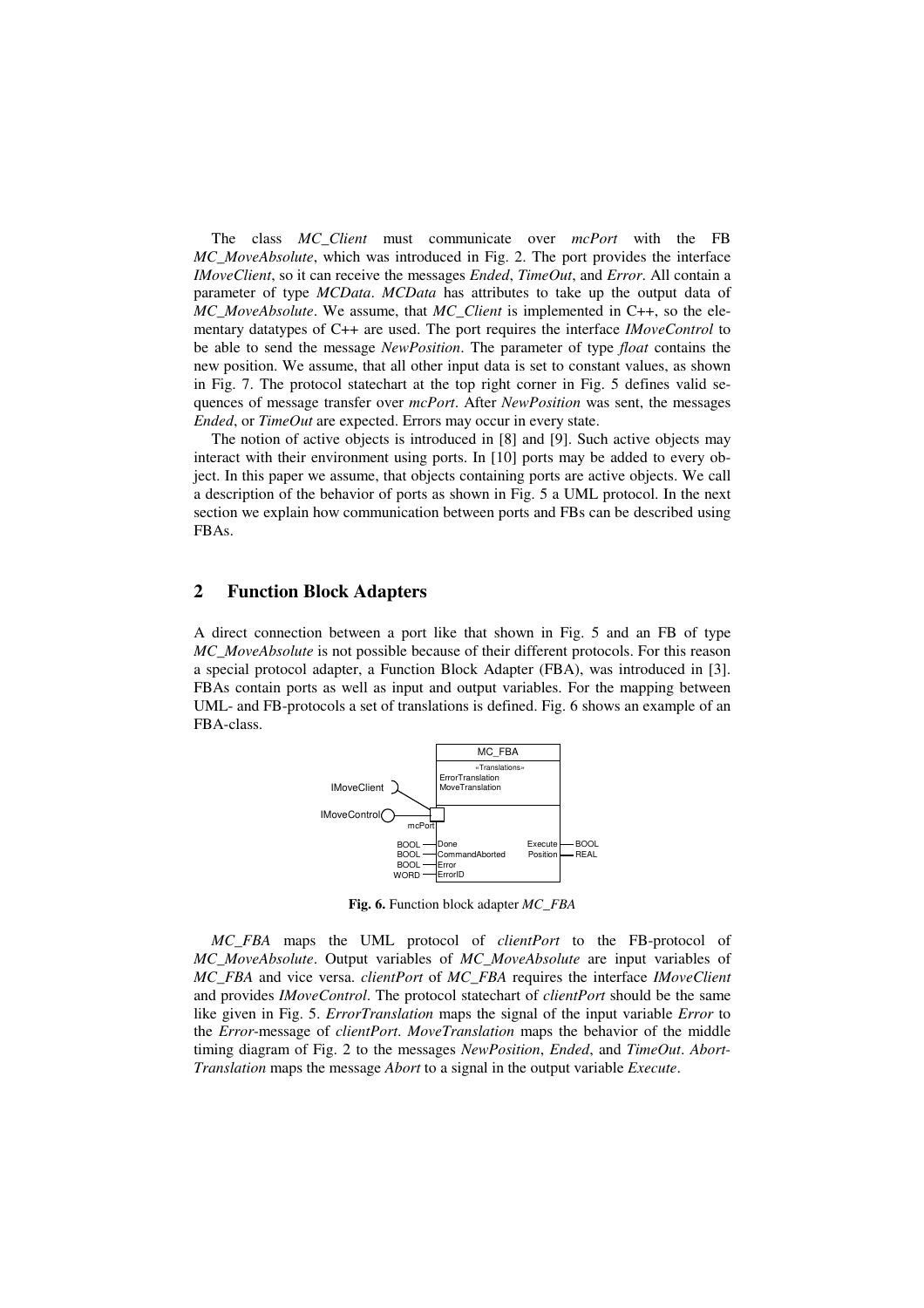An instance of type *MC\_FBA* is able to connect instances of *MC\_Client* and *MC\_MoveAbsolute*. If a structure diagram of [10] is combined with the function block language of [1], the connection has a graphical representation like shown in Fig. 7.



**Fig. 7.** Structure diagram including an FBA-instance (b) and an FB-instance (c)

An instance *a* of *MC\_Client* is connected over *mcPort* with the *clientPort* of instance *b* of *MC\_FBA*. The arrows near the connector are only there to illustrate the message directions. Output and input variables of *b* are connected to the FB-instance *c* of type *MC\_MoveAbsolute*. As usual in the function block language the instance name in written outside the FB [1]. Most input of *c* are assigned with constant values. The *Direction* input can be left open.

The behavior of *MC\_FBA* is defined by its translations. We also call this type of translations FBA-translations. FBA-translations are described by a special language, which we call the FBA-language. This language was designed to be easy to understand by UML-developers as well as by FB-developers. In section 4 we map this language to a subset of statecharts. The language contains syntax for assignments to variables and parameters, wait- and delay-commands, and a send-command. Programs of this language are assigned as tagged values called *translationBody* or *exceptionBody* to FBA-translations. If there is an error during the execution of *translationBody, exceptionBody* is executed. Other tagged values are *trigger* and *signals*. In *trigger*, either a Boolean expression or a message of a port must be provided. The Boolean expression must evaluate to true to trigger the translation. In *signals,* a set of port-messages is given, which are sent, received, or accessed within the translation.

| <b>ErrorTranslation</b> |                                                                                                                              |  |
|-------------------------|------------------------------------------------------------------------------------------------------------------------------|--|
| Trigger:                | Error                                                                                                                        |  |
| Signals:                | s1: clientPort.Error                                                                                                         |  |
| Body:                   | $sl.Done := Donej$<br>s1. CommandAborted := CommandAborted;<br>$sl.Frror := Error;$<br>$s1.FrrorID := ErrorID;$<br>send(s1); |  |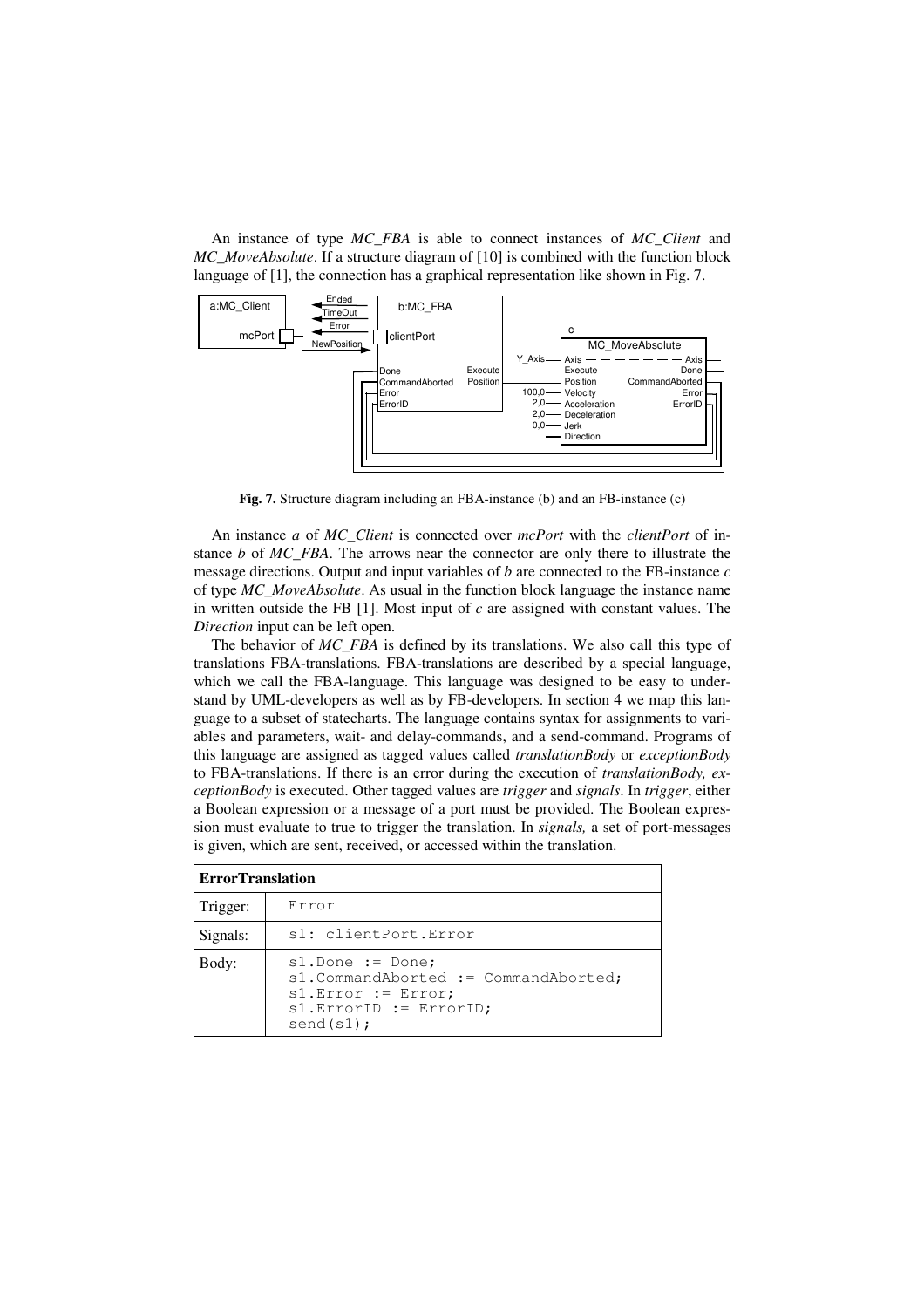| <b>MoveTranslation</b> |                                                                                                                                                                                                                                                                                               |  |
|------------------------|-----------------------------------------------------------------------------------------------------------------------------------------------------------------------------------------------------------------------------------------------------------------------------------------------|--|
| Trigger:               | clientPort.NewPosition                                                                                                                                                                                                                                                                        |  |
| Signals:               | sl: clientPort.Ended,<br>s2: clientPort.TimeOut                                                                                                                                                                                                                                               |  |
| Body:                  | Position := trigger;<br>Execute $:=$ true;<br>waitFor( Done OR CommandAborted, T#1s);<br>$sl.Done := Don$<br>s1. CommandAborted := CommandAborted;<br>$sl.Frror := Error;$<br>$sl.FrrorID := ErrorID;$<br>Execute := $false;$<br>waitFor( NOT (Done OR CommandAborted), T#10ms);<br>send(s1); |  |
| Exception:             | $s2.Done := Don$<br>s2. CommandAborted := CommandAborted;<br>$s2.Frror := Error;$<br>$s2.FrrorID := ErrorID;$<br>Execute := $false$ ;<br>send(s2);                                                                                                                                            |  |

The deadline stated in the first *waitFor*-statement of the *MoveTranslation* depends on the maximum possible time for the motion of the *Y\_Axis* (Fig. 7). The syntax for the time literal *T#1s* is taken from [1]. We decided to use this syntax because it is well-established in the field of automation and control.

We'd like to outline that FBA translations describe the mapping independent of platform-specific requirements. When implementing FBAs it is necessary to use two programming languages, one object oriented and one out of an FB-oriented language. More details on platform dependent issues are given in [6].

Sections 3 and 4 introduce the syntax and semantics of FBAs as a UML profile. In the appendix of this paper we give an example FBA for the function block *FB\_ControlLoop* (Fig. 3).

# **3 A Profile for Function Block Adapters**

We call the profile, which defines the stereotype *FunctionBlockAdapter*, *FunctionBlockAdapters*. It contains seven stereotypes which help in the definition of our FBA-concept. Table 1 lists these stereotypes.

Table 1. Stereotypes of the package *FunctionBlockAdapters*. In *Applied to* the metaclass is given, which is stereotyped. *Depends on package* lists the packages which are used by the stereotype.

| <b>Stereotype</b>  | Applied to | Depends on package      |
|--------------------|------------|-------------------------|
| <b>FBInterface</b> | Interface  | Interfaces (from Basic) |
| FBPort. FBInPort.  | Port       | Ports (from Common)     |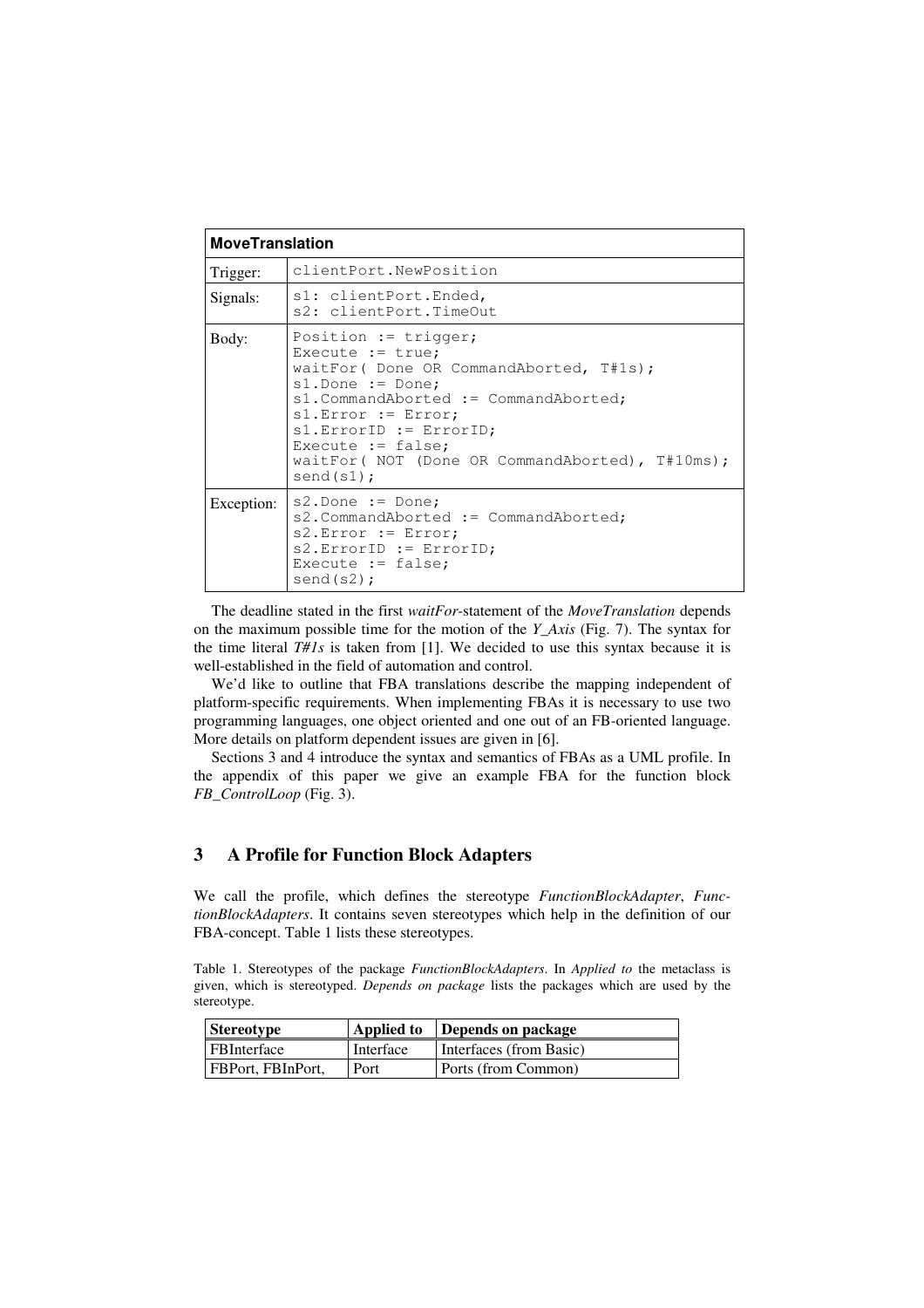| <b>Stereotype</b> | Applied to | Depends on package            |
|-------------------|------------|-------------------------------|
| <b>FBOutPort</b>  |            |                               |
| FunctionBlock     | Class      | Classes (from Common)         |
| FunctionBlock-    | Class      | Classes (from Common)         |
| Adapter           |            |                               |
| FBATranslation    | Class      | Classes, CommonBehavior (from |
|                   |            | Common)                       |

*FBInterface* is a special Interface, which is needed to model input and output variables of FBs. The interface contains only one operation called *ValueChanged*. This operation has only one unnamed parameter that holds the value of an interface variable of an FB. With OCL this could be written as follows:

```
context FBInterface inv:
 (self.feature->size = 1) &
 (self.feature->forAll( f |
            (f.name = 'ValueChanged') &
            (f.classifier = Operation) &
            (f.parenter \rightarrow size = 1))
 )
```
The datatype attached to the parameter must be one defined by an FB-oriented language. To be able to use such datatypes in UML-interfaces, they must be remodeled within UML as «datatype», «primitivetype» or «enumeration». Different sets of FBdatatypes have no influence on our profile *FunctionBlockAdapters*, so it can applied to different FB-oriented languages.

FB-ports are the direct counterparts of interface variables of FBs. *FBInPort* and *FBOutPort* inherit from *FBPort*. They are signal-ports:

**context** FBPort **inv**: self.isSignal = true

*FBOutPorts* require one *FBInterface* and *FBInPorts* provide one *FBInterface*:

```
context FBInPort inv:
 (self.required->size = 0) &
 (self.provided->size = 1) &
 (self.provided->forAll( i |
    (i.Classifier = FBInterface))context FBOutPort inv:
 (self.provided->size = 0) &
 (self.required->size = 1) &
 (self.required->forAll( i |
    (i.classifier = FBInterface))
```
We assume the behavior of an FB being modeled outside the UML. An FB can be defined as a class only containing *FBPorts*:

```
context FunctionBlock inv:
         self.feature->forAll( f |
           (f.classifier = FBPort) &
```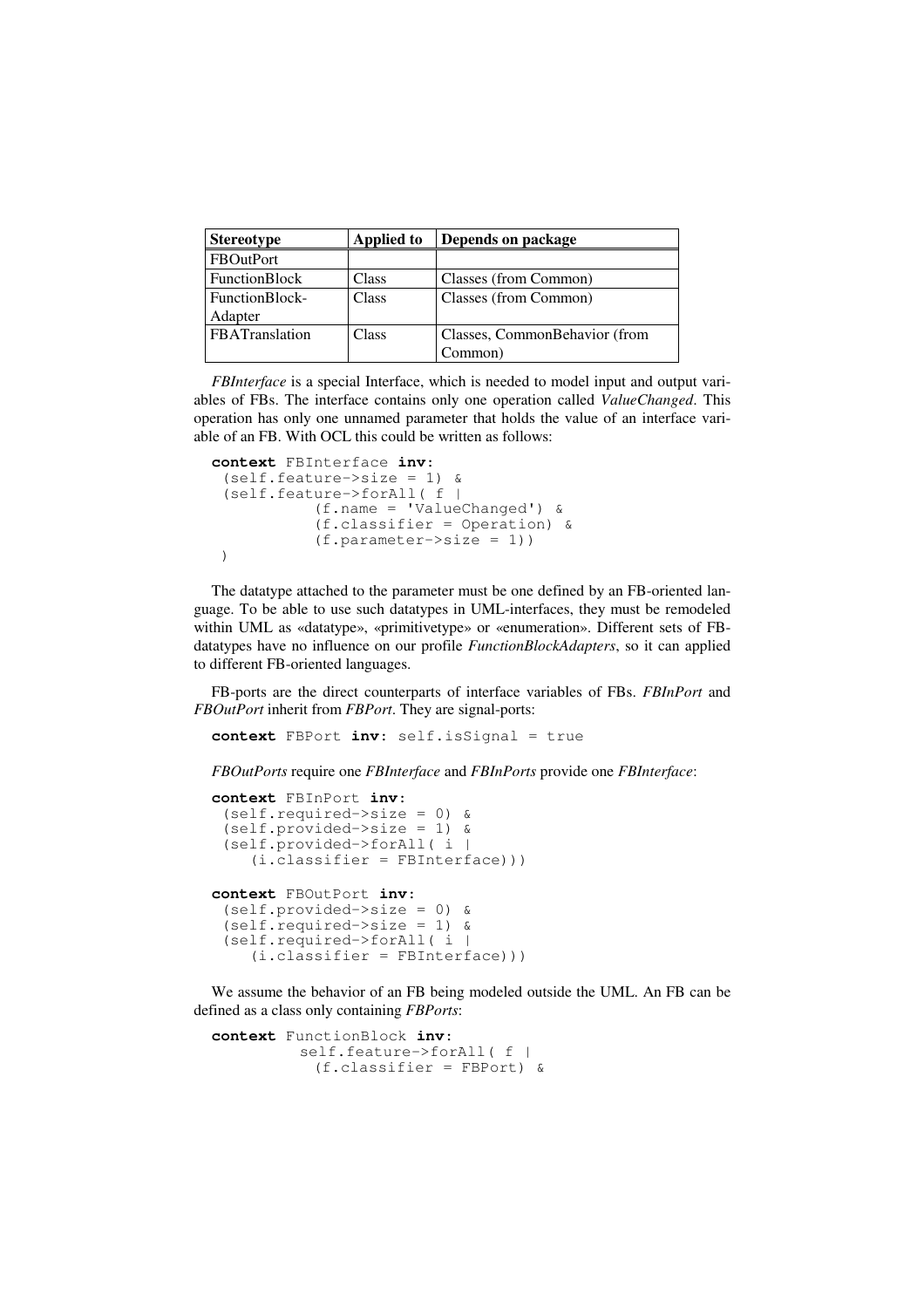```
(f.visibility = #public)
```
With this we can model an FB as a UML class as shown in Fig. 8. UML tools with an extension for FBAs could also allow a notation as shown in Fig. 2.





FBAs do have normal ports and *FBPorts*:

 $\lambda$ 

```
context FunctionBlockAdapter inv:
         self.feature->exists( classifier = FBPort ) &
         self.feature->exists( classifier = Port &
                                classifier != FBPort )
```
UML-tools with extension for FBAs should support a notation like that shown in Fig. 6 and in Fig. 7.

The behavior of FBAs is described similar to active UML classes by statecharts. Part of our is to hide this statechart from FBA developers. FBA developers should describe the behavior by the means of FBATranslations. UML-tools with extension for FBAs should be able to generate the FBA-statechart out of its FBA-translations. For this reason we provide a mapping from FBA-translations to statecharts. With this, the semantics of FBA-translations is defined as a subset of statechart-semantics. The advantages of doing this is firstly to derive a language which is less complex and easier to understand, and secondly to prevent FBA developers from putting behavior to FBAs, which is not related to the task of translating protocols into each other.

In order to attach FBA-translations to FBAs we defined a tagged value of type *FBATranslation* named *translations*. It is tagged to the stereotype *FunctionBlockAdapter* and holds a set of FBA-translations. Within the class-notation of FBAs this set can be shown in a compartment list as illustrated in Fig. 6.

A set of tagged values is attached to the stereotype *FBATranslation*. They are listed in Table 2.

| <b>Name</b>     | <b>Type</b>          | <b>Multiplicity</b> |
|-----------------|----------------------|---------------------|
| fba             | FunctionBlockAdapter |                     |
| isOrthogonal    | Boolean              |                     |
| trigger         | Event                |                     |
| signals         | Signal               | 1 *                 |
| translationBody | String               |                     |
| exceptionBody   | String               | 0.1                 |
| fbProtocol      | ProtocolStatechart   | 0.1                 |

Table 2. Tagged Values of stereotype FBATranslation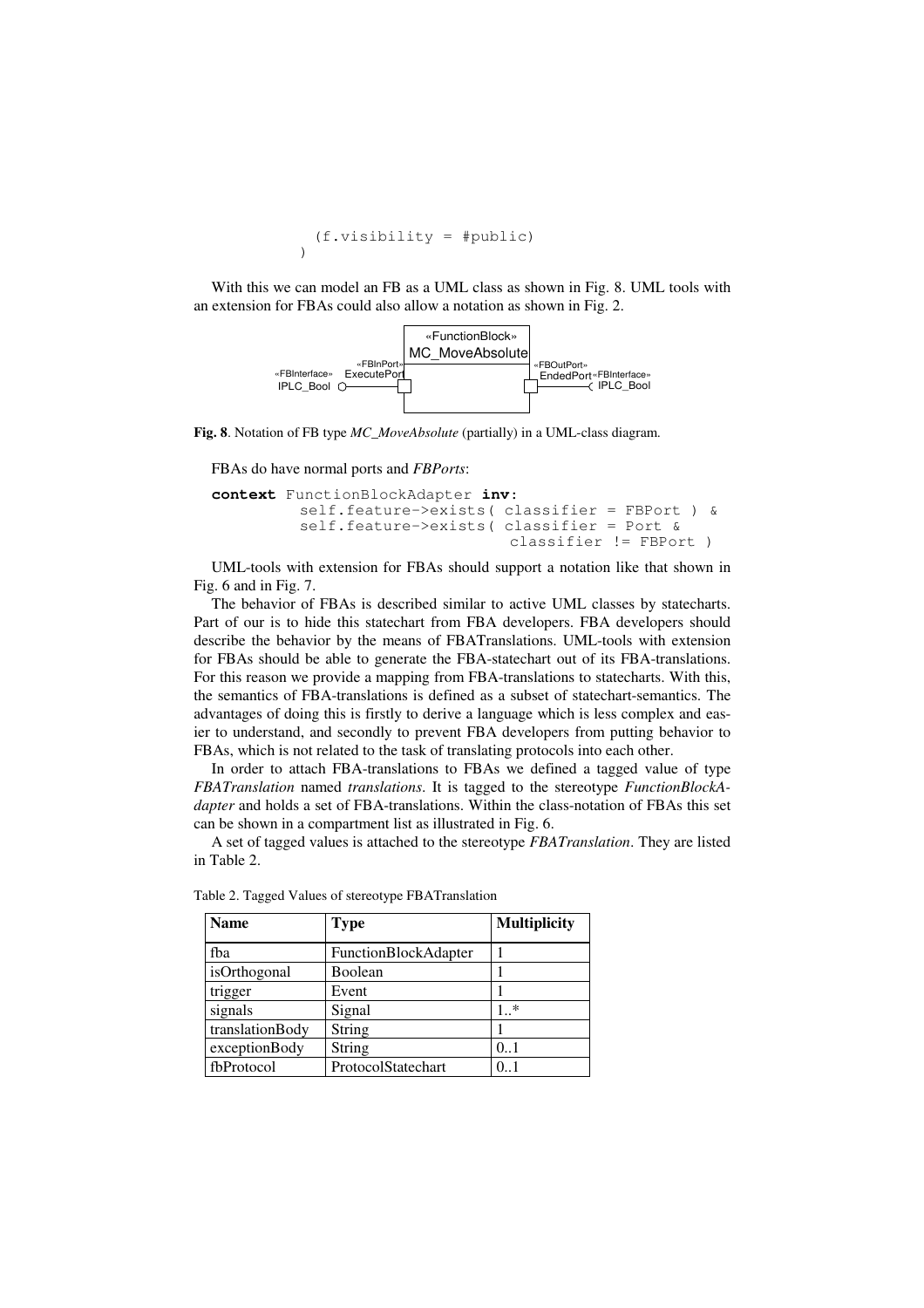*fba* contains the class of the FBA to which the translation belongs. Each translation must belong to exactly one class.

If *isOrthogonal* is set, the translation is executed concurrently to other translations of the FBA. In the example of section 2, all translations are orthogonal.

The event in *trigger* is either a SignalEvent of a port or a ChangeEvent of an interface variable. It triggers the execution of a translation.

In *signals* all port-signals are listed, which must be accessed, received, or sent within the translation. If the trigger was a port-signal, it must be in the list of *signals* under the name trigger.

In *translationBody* and *exceptionBody* a string is given, which conforms to the syntax of the FBA-language. The BNF-grammar of this language is given in [5]. Examples of this language are already introduced in section 2. It is forbidden to use wait and delay statements in *exceptionBody*.

In *fbProtocol* a protocol statechart can be given, which describes all valid sequences of ChangeEvents of interface variables accessed within the translation. In this paper we don't give an example for such a statechart, because it can be derived from the timing diagrams of Fig. 2. In [4] was shown, how such protocol statecharts can be used for verification issues of FBAs.

The next section explains how the syntax of FBA-translations is mapped to statecharts. With this a standard semantics of the UML is defined to FBA-translations.

#### **4 Semantics of FBA-Translations**

When thinking about the semantics of FBA-translations some major decisions have to be made. One first decision was if FBA-translations should be mapped to the semantics of operations. In former publications about FBAs we used the notion of FBAoperations instead of FBA-translations. But because wait and delay statements have the semantics of wait states of statecharts, we decided to map the FBA-language completely to statecharts instead of to operations.

Another decision was to use statecharts with or without orthogonal regions. Even though it was promising to base the semantics on roomcharts [8] we decided to use statecharts with orthogonal regions as defined in [9]. This is because even though translations often are orthogonal in their nature, they must access the same set of interface variables. If orthogonal translations are modeled as orthogonal regions of an FBA-statechart, it is easy for them to access the interface variables of the FBA. An example of an FBA-statechart is illustrated in Fig. 9.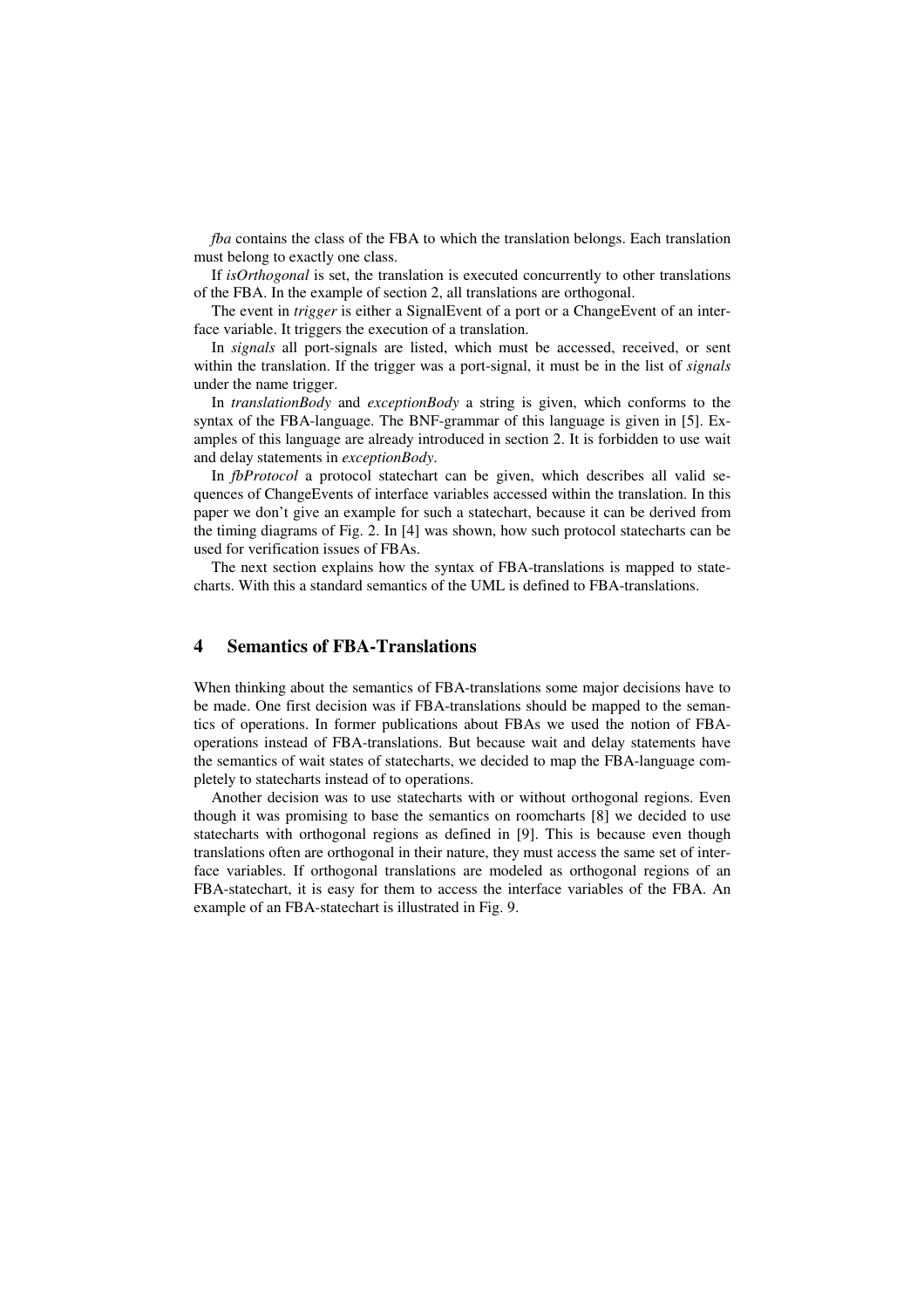

**Fig. 9.** Example of an FBA-statechart, which could be generated out of FBA-translations.

There is one region for each orthogonal translation. Translations without wait and delay statements can be modeled with only one state. The statements of *translation-Body* are actions, which are attached to a transition triggered by trigger. Translations having wait and delay statements are modeled with two states *S0* and *S1*. *S1* has a subchart which is generated according to the *translationBody*. If a timeout is received from an internal timer before a *waitFor*-state is left, the transition *t\_err* fires and *exceptionBody* is executed. The FBA-statechart of this figure is not related to the example in section 2.

For the generation of statechart-elements out of the description of FBAtranslations, we defined two steps. In the first step all necessary orthogonal regions of an FBA-statechart are created. As a starting point each region must contain a state S0 like in the middle of Fig. 9 or two states *S0* and *S1* like in the right side of Fig. 9. In the second step the behavior given in *translationBody* and *exceptionBody* must be generated. Some rules for this generation are given in Table 3.

| <b>Syntax</b>                                                    | <b>Semantics</b>                                                                                      |
|------------------------------------------------------------------|-------------------------------------------------------------------------------------------------------|
| 'waitFor'<br>'(' FBA_event_expression ')'                        | waitFor                                                                                               |
|                                                                  | FBA event expression /                                                                                |
| 'waitFor'<br>'(' FBA_event_expression<br>',' FB_time_literal ')' | waitFor<br>entry / timer.InformIn(FB time literal);<br>exit / timer.Cancel();<br>FBA event expression |

Table 3. Semantics of some elements of the FBA-language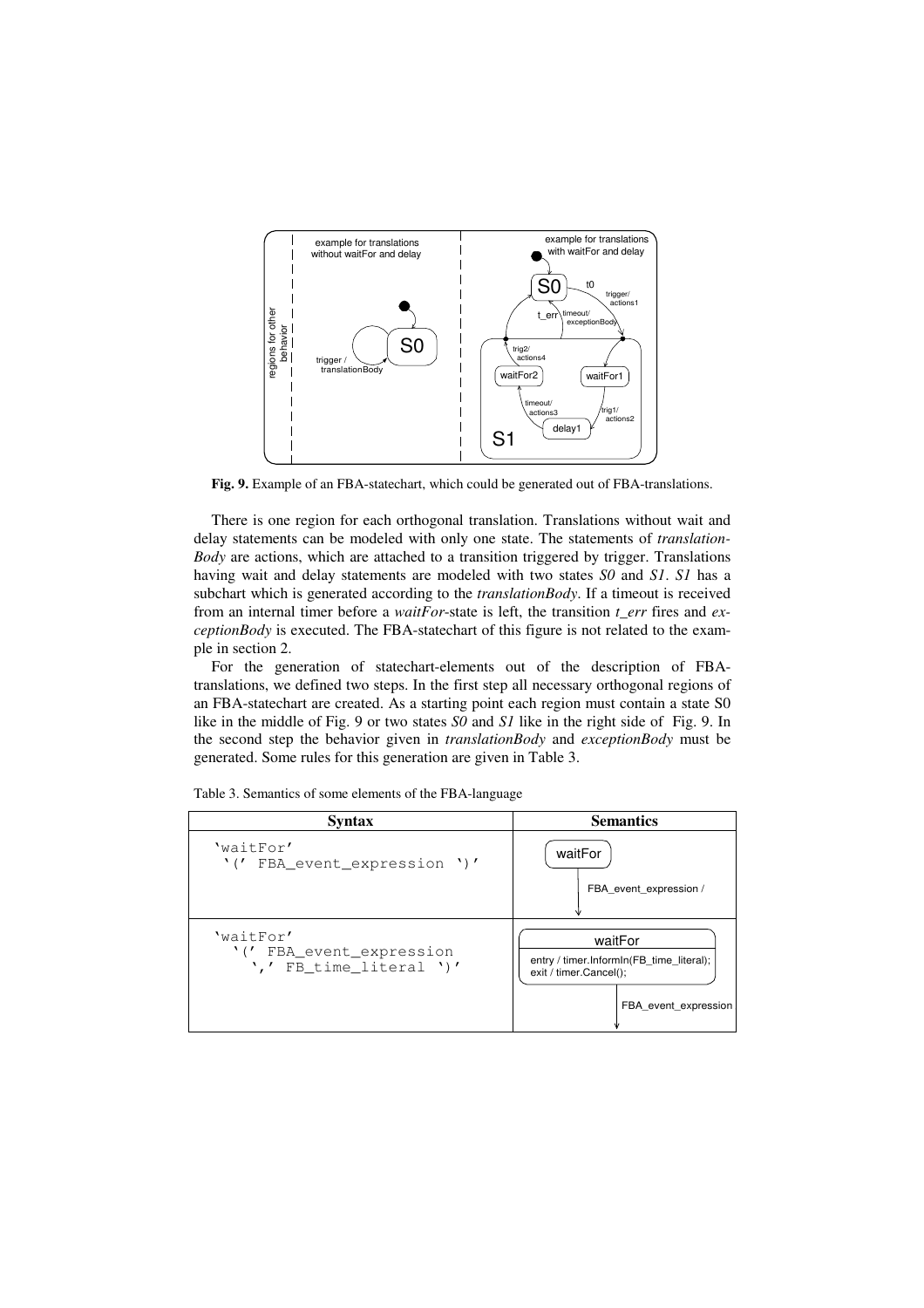| <b>Syntax</b>                                                    | <b>Semantics</b>                                                                             |
|------------------------------------------------------------------|----------------------------------------------------------------------------------------------|
| 'delay' '(' FB_time_literal ')'                                  | delay<br>entry / timer.InformIn(FB time literal);<br>timeout                                 |
| assignments, send-statements,<br>operation calls of data classes | combination of<br>«ReadAttributeAction»<br>«WriteAttributeValueAction»<br>«SendSignalAction» |

Assignments, send statements, and operation calls of data classes are generated to suitable actions of transitions. The placement of these statements within the sequence of *translationBody* determines, to which transition they are attached. Each region with wait states has its own timer, which is started when a wait state is entered. The timer generates a timeout signal, which is used to leave a *delay* state or to execute the *exceptionBody* in the case of a *waitFor* state is not left in time. If a *waitFor* state is left in time, the timer must be cancelled.

Our semantics definition for FBA-translations uses only a small subset of UMLstatecharts. For this subset it is easier to define a formal semantics, which could be used for example for modelchecking [4]. With this we close our discussion of semantics of FBA-translations in this paper. The next section discusses the relation between FBAs, hybrid system modeling and other related work.

# **5 Comparison to Hybrid Systems and Related Work**

As already mentioned FBAs are applied in systems, in which behavior driven by continuous time and behavior driven by events is mixed. Hybrid system modeling approaches face this problem by extending event driven modeling techniques like statecharts with continuous modeling techniques like differential equations [13], [14]. The result of this is a much more complex modeling language than pure statecharts or pure differential equations. To be able to solve differential equations the semantics of statecharts must be extended.

A modeling approach, which adds data flow equations to statecharts of UML, is introduced in [15]. It also introduces data ports, which are similar to our FBPorts. The data flow equations introduced in [15] (like *data trigger connection*) could also be useful to translate FB-protocols into UML protocols. Like FBA-translations this data flow equations can be mapped to the semantics of pure statecharts, since they do not support differential equations.

To distinguish our approach from related work we can outline three major differences. The first one is that FBAs are no hybrid modeling approach. The behavior of FBAs is completely event-driven. There are no equations, which must be evaluated continuously. The second difference is that we do not aim at applying the UML to model behavior driven by continuous time. There are well-established function block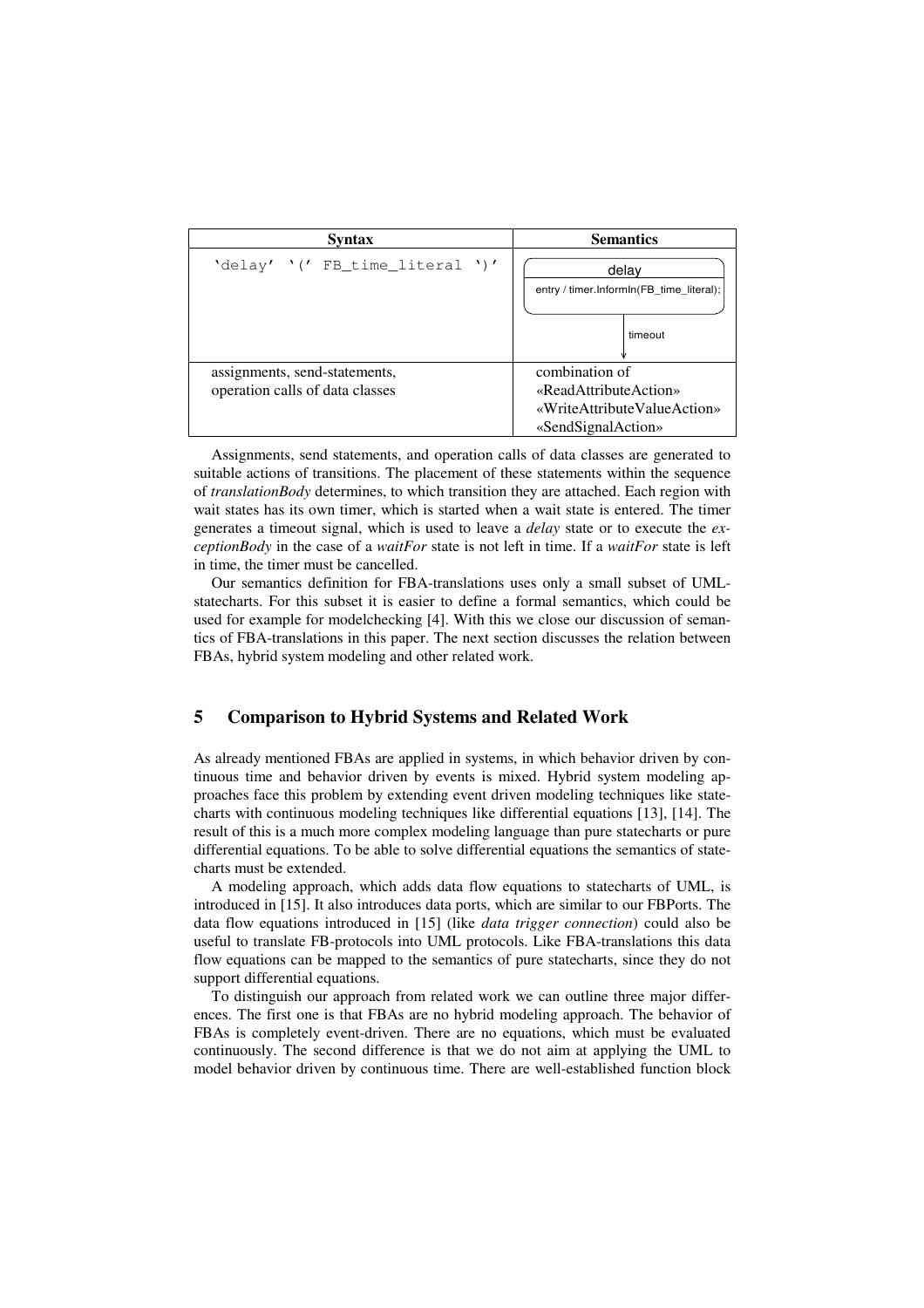oriented modeling languages like Matlab/Simulink, IEC 61131-3, which have proven to be of great use in this domain. Because FBs that are based on mathematics like in Matlab/Simulink are executable, a MDA-approach for system development is also supported. The third difference is that with FBA-translations we completely substitute statecharts. Instead of enriching statechart syntax, we decided to provide a less complex syntax, which is easier to share between developers of different domains and background. Our experience shows, that in the field of industrial automation and control a huge set of small languages of low complexity is used. These languages are very specialized to devices (robots, vision systems, sensors, controllers) or domains (chemical industry, automotive, telecommunication). Simpler, more dedicated languages usually lead to more concise, less error-prone code, which is an obvious advantage. The disadvantage is the need of integrating components written in different languages. The UML with its language architecture is well-prepared to face the problem of integrating different domain-specific languages, as we have shown in this paper.

#### **6 Summary and Future Work**

In this paper we introduce a profile called *FunctionBlockAdapters*. It defines the set of stereotypes, constraints, and tagged values, that are needed to extend UML-tools to support function block adapters. We mapped the semantics of FBA translations to the semantics of statecharts, and defined an FBA-language as a subset of the statechartlanguage.

The description of behavior of FBAs is carried out using an executable and verifiable language, independently of platform-specific issues. With this a MDA-approach for system development is supported.

The advantage of using FBAs is that they build bridges between purely time driven and purely event driven, port based software components. Each component may use its own language most suitable for its particular application domain. Instead of extending UML-semantics we restricted it to a small subset within FBAs. This is the proposed way of using stereotypes within the UML. The connection of function blocks and UML classes is a frequent task, which makes it worth to be supported by a specialized stereotype.

Currently, we are interested in the development of an implementation framework for function block adapters. This framework contains

- an integration process,
- class and FB libraries,
- design patterns,
- an FBA-Language parser and compiler,
- a simulation environment for validation purposes, and
- a modelchecker for verification purposes.

Another advantage of our approach is simple application to existing UML-tools and FB-environments. So far we have working prototypes integrating PLCenvironments and UML tools, as well as Matlab/Simulink and UML tools.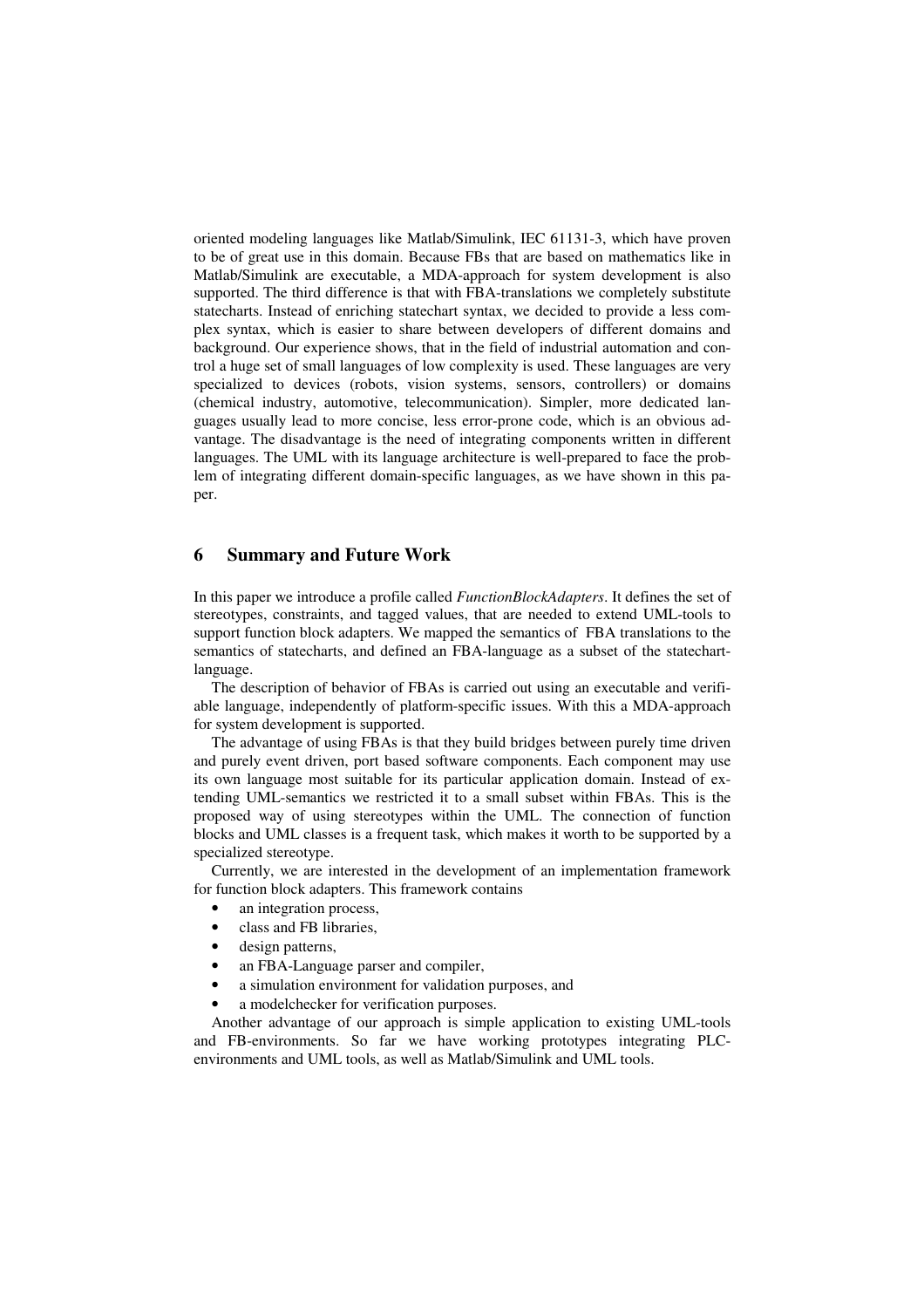#### **References**

- 1. International Electrotechnical Commission, *IEC 61131 - Programmable Controllers Part 1 – 5*, 1992 Genf
- 2. Simulink, *Dynamic System Simulation for MATLAB*, The Mathworks, Inc. 2000
- 3. T. Heverhagen, R. Tracht, *Integrating UML-RealTime and IEC 61131-3 with Function Block Adapters*, Proc. of ISORC 2001, p. 395-402, IEEE Computer Society 2001
- 4. T. Heverhagen, *Verification of Funktionsbausteinadapters through Modelchecking* (in German), Journal at-Automatisierungstechnik 4/2003, p. 153-163, Oldenbourg 2003
- 5. T. Heverhagen, *Integration of languages for programmable controllers into the Unified Modeling Language through Function Block Adapters* (in German), PhD Thesis University of Duisburg-Essen, 2003
- 6. T. Heverhagen, R. Tracht, *Implementing Function Block Adapters*, OMER, GI-Edition - Lecture Notes in Informatics (LNI), P-5, Andy Schürr (Hrsg.), Bonner Köllen Verlag 2001, p. 122-134
- 7. T. Heverhagen, R. Tracht, *Using Stereotypes of the UML in Mechatronic Systems,* Proc. of the 1. International Conference on Information Technology in Mechatronics, ITM'01, October 1-3, 2001, Istanbul, UNESCO Chair on Mechatronics, Bogazici University, Istanbul, Turkey, p. 333-338
- 8. B. Selic, G. Gullekson, P. T. Ward, *Real-Time Object-Oriented Modeling*, John Wiley & Sons 1994
- 9. B. Selic, J. Rumbaugh, *Using UML for Complex Real-Time Systems*, Rational Software 1999, www.rational.com/products/rosert/whitepapers.jsp
- 10. OMG document ptc/2003-08-02, *Unified Modeling Language: Superstructure*, OMG 2003, ftp://ftp.omg.org/pub/docs/ptc/03-08-02.pdf
- 11. International Electrotechnical Commission, *Technical Committee No. 65: Industrial-Process Measurement and Control*, Working Group 6: Function Blocks
- 12. PLCopen Technical Committee 2 TF, *Function Blocks for Motion Control*, http://www.plcopen.org/forms/motioncontrol.htm
- 13. R. Grosu, Th. Stauner, *Visual Description of Hybrid Systems*, Workshop On Real Time Programming (WRTP'98), Amsterdam 1998, Elsevier Science Ltd.
- 14. A. Filippov, A. Borshchev, *Daimler-Chrysler Modeling Contest: Car Seat Model OMER*, GI-Edition - Lecture Notes in Informatics (LNI), P-5, Andy Schürr (Hrsg.), Bonner Köllen Verlag 2001, p. 46-50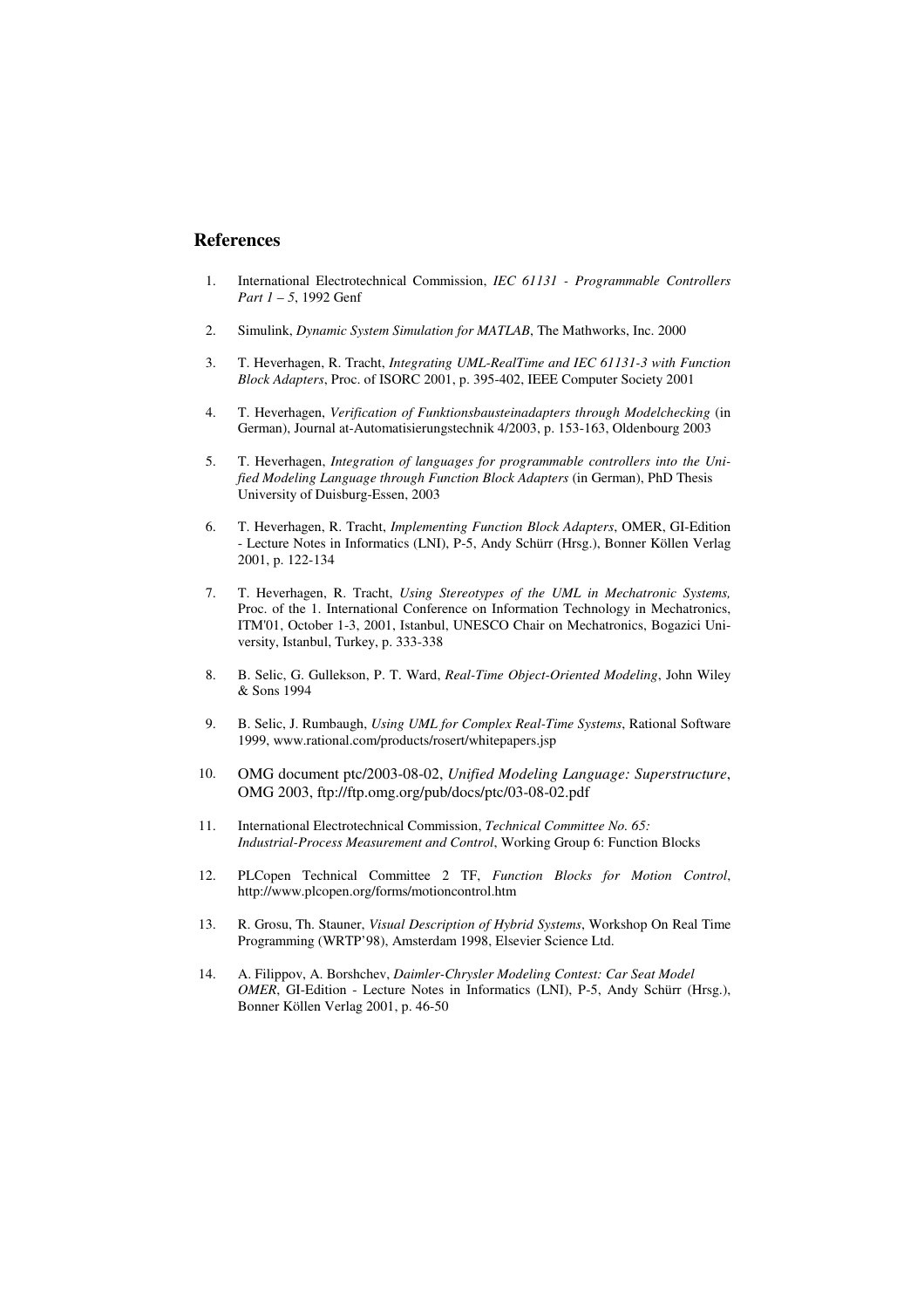15. L. Bichler, A. Radermacher, A. Schürr, *Combining Data Flow Equations with UML/Realtime*, Proc. of ISORC 2001, p. 403-410, IEEE Computer Society 2001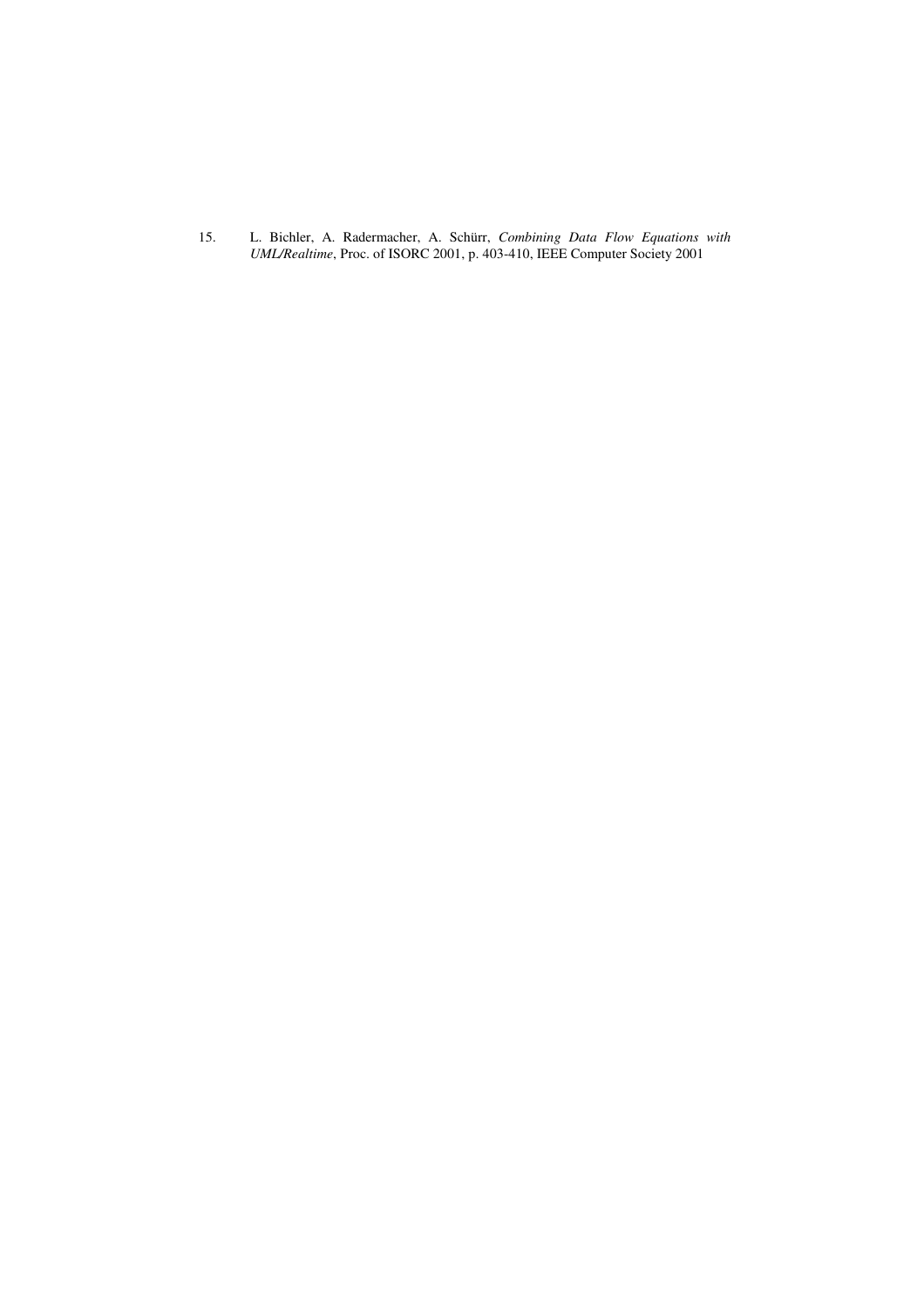#### **Appendix**

For the sake of completeness we provide in this section an example for the use of *FB\_ControlLoop* which was introduced in Fig. 3. We assume that a client application is interested in the value of the actual position of the axis. Furthermore it wants to change the value of the input variable *position* (Fig. 3). The client application is called *Simu\_Client*. Its protocol is shown in Fig. 10.



**Fig. 10.** *Simu\_Client* and its protocol.

*Simu\_Client* sends a message *Get* each time, it is interested in the actual position. Within *Simu\_Client* this message could be generated with the use of a periodic timer. It is expected that *Get* is answered with the message *Data* which contains the actual position as a parameter. When *Simu\_Client* sends the message *NewPosition*, the parameter of *NewPosition* must be assigned to the input of *FB\_ControlLoop*.

The FBA *Simu\_FBA* was developed to be able to connect *Simu\_Client* with *FB\_ControlLoop* (Fig. 11 and Fig. 12).



**Fig. 11.** The FBA class *Simu\_FBA*

*Simu\_FBA* contains two translations (*GetDataTranslation* and *NewPositionTranslation*). Both translations are straightforward and need no further explanation.